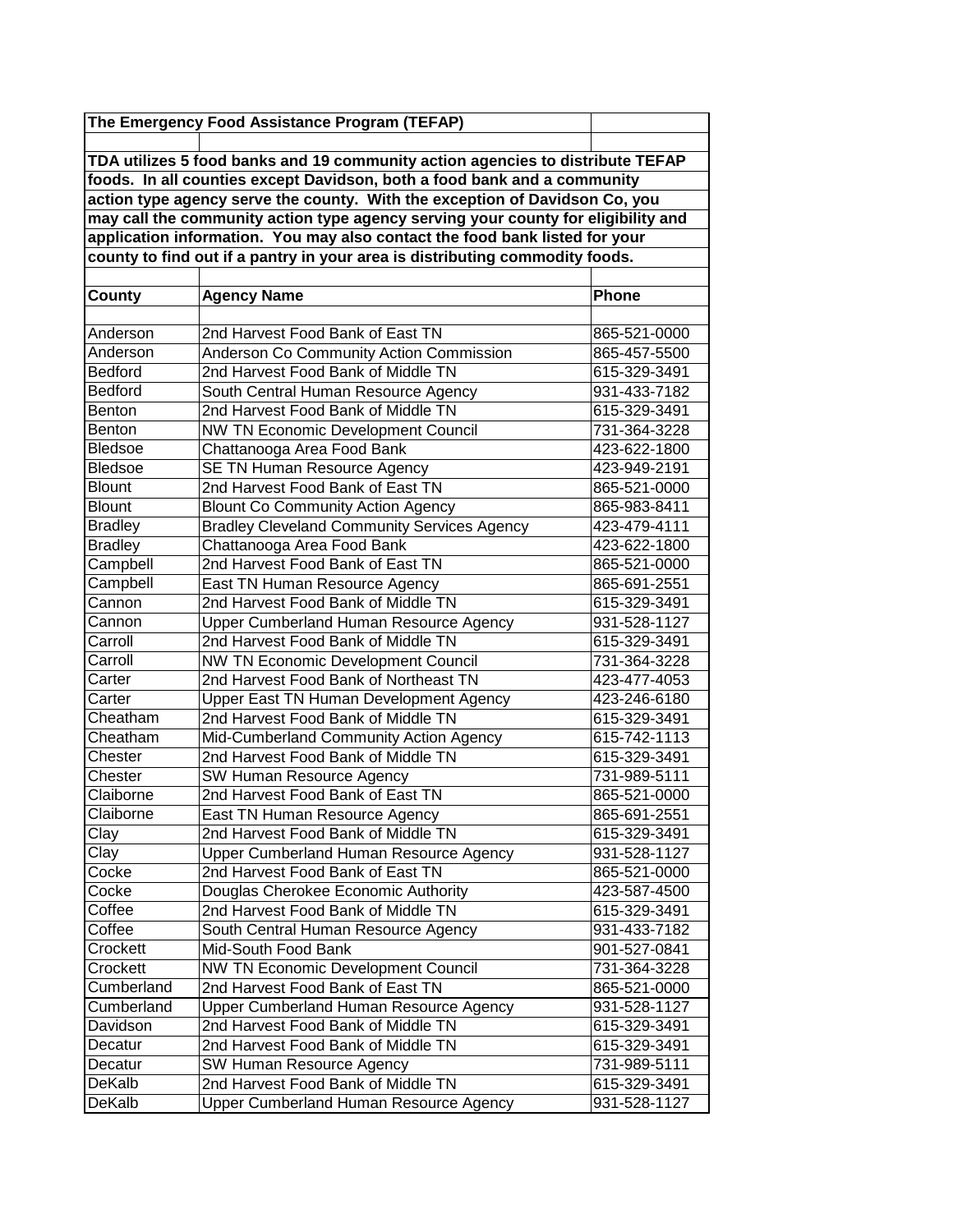| <b>Dickson</b> | 2nd Harvest Food Bank of Middle TN                                               | 615-329-3491                 |
|----------------|----------------------------------------------------------------------------------|------------------------------|
| Dickson        | <b>Highland Rim Economic Corporation</b>                                         | 931-289-4101                 |
| Dyer           | Mid-South Food Bank                                                              | 901-527-0841                 |
| Dyer           | NW TN Economic Development Council                                               | 731-364-3228                 |
| Fayette        | Delta Human Resource Agency                                                      | 901-476-5226                 |
| Fayette        | Mid-South Food Bank                                                              | 901-527-0841                 |
| Fentress       | 2nd Harvest Food Bank of East TN                                                 | 865-521-0000                 |
| Fentress       | Upper Cumberland Human Resource Agency                                           | 931-528-1127                 |
| Franklin       | 2nd Harvest Food Bank of Middle TN                                               | 615-329-3491                 |
| Franklin       | South Central Human Resource Agency                                              | 931-433-7182                 |
| Gibson         | 2nd Harvest Food Bank of Middle TN                                               | 615-329-3491                 |
| Gibson         | NW TN Economic Development Council                                               | 731-364-3228                 |
| Giles          | 2nd Harvest Food Bank of Middle TN                                               | 615-329-3491                 |
| Giles          | South Central Human Resource Agency                                              | 931-433-7182                 |
| Grainger       | 2nd Harvest Food Bank of East TN                                                 | 865-521-0000                 |
| Grainger       | Douglas Cherokee Economic Authority                                              | 423-587-4500                 |
| Greene         | 2nd Harvest Food Bank of Northeast TN                                            | 423-477-4053                 |
| Greene         | Upper East TN Human Development Agency                                           | 423-246-6180                 |
| Grundy         | Chattanooga Area Food Bank                                                       | 423-622-1800                 |
| Grundy         | <b>SE TN Human Resource Agency</b>                                               | 423-949-2191                 |
| Hamblen        | 2nd Harvest Food Bank of East TN                                                 | 865-521-0000                 |
| Hamblen        | Douglas Cherokee Economic Authority                                              | 423-587-4500                 |
| Hamilton       | Chattanooga Area Food Bank                                                       | 423-622-1800                 |
| Hamilton       | Chattanooga Human Services Department                                            | 423-757-5551                 |
| Hancock        | 2nd Harvest Food Bank of Northeast TN                                            | 423-477-4053                 |
| Hancock        | Upper East TN Human Development Agency                                           | 423-246-6180                 |
| Hardeman       | Mid-South Food Bank                                                              |                              |
|                |                                                                                  | 901-527-0841                 |
| Hardeman       | SW Human Resource Agency                                                         | 731-989-5111                 |
| Hardin         | 2nd Harvest Food Bank of Middle TN                                               | 615-329-3491                 |
| Hardin         | SW Human Resource Agency                                                         | 731-989-5111                 |
| <b>Hawkins</b> | 2nd Harvest Food Bank of Northeast TN                                            | 423-477-4053                 |
| <b>Hawkins</b> | Upper East TN Human Development Agency                                           | 423-246-6180                 |
| Haywood        | Mid-South Food Bank                                                              | 901-527-0841                 |
| Haywood        | SW Human Resource Agency                                                         | 731-989-5111                 |
| Henderson      | 2nd Harvest Food Bank of Middle TN                                               | 615-329-3491                 |
| Henderson      | SW Human Resource Agency                                                         | 731-989-5111                 |
| Henry          | 2nd Harvest Food Bank of Middle TN                                               | 615-329-3491                 |
| Henry          | <b>NW TN Economic Development Council</b>                                        | 731-364-3228                 |
| Hickman        | 2nd Harvest Food Bank of Middle TN                                               | 615-329-3491                 |
| Hickman        | South Central Human Resource Agency                                              | 931-433-7182                 |
| Houston        | 2nd Harvest Food Bank of Middle TN                                               | 615-329-3491                 |
| Houston        | <b>Highland Rim Economic Corporation</b>                                         | 931-289-4101                 |
| Humphreys      | 2nd Harvest Food Bank of Middle TN                                               | 615-329-3491                 |
| Humphreys      | <b>Highland Rim Economic Corporation</b>                                         | 931-289-4101                 |
| Jackson        | 2nd Harvest Food Bank of Middle TN                                               | 615-329-3491                 |
| Jackson        | Upper Cumberland Human Resource Agency                                           | 931-528-1127                 |
| Jefferson      | 2nd Harvest Food Bank of East TN                                                 | 865-521-0000                 |
| Jefferson      | Douglas Cherokee Economic Authority                                              | 423-587-4500                 |
| Johnson        | 2nd Harvest Food Bank of Northeast TN                                            | 423-477-4053                 |
| Johnson        | Upper East TN Human Development Agency                                           | 423-246-6180                 |
| Knox<br>Knox   | 2nd Harvest Food Bank of East TN<br>Knoxville Knox Co Community Action Committee | 865-521-0000<br>865-546-3500 |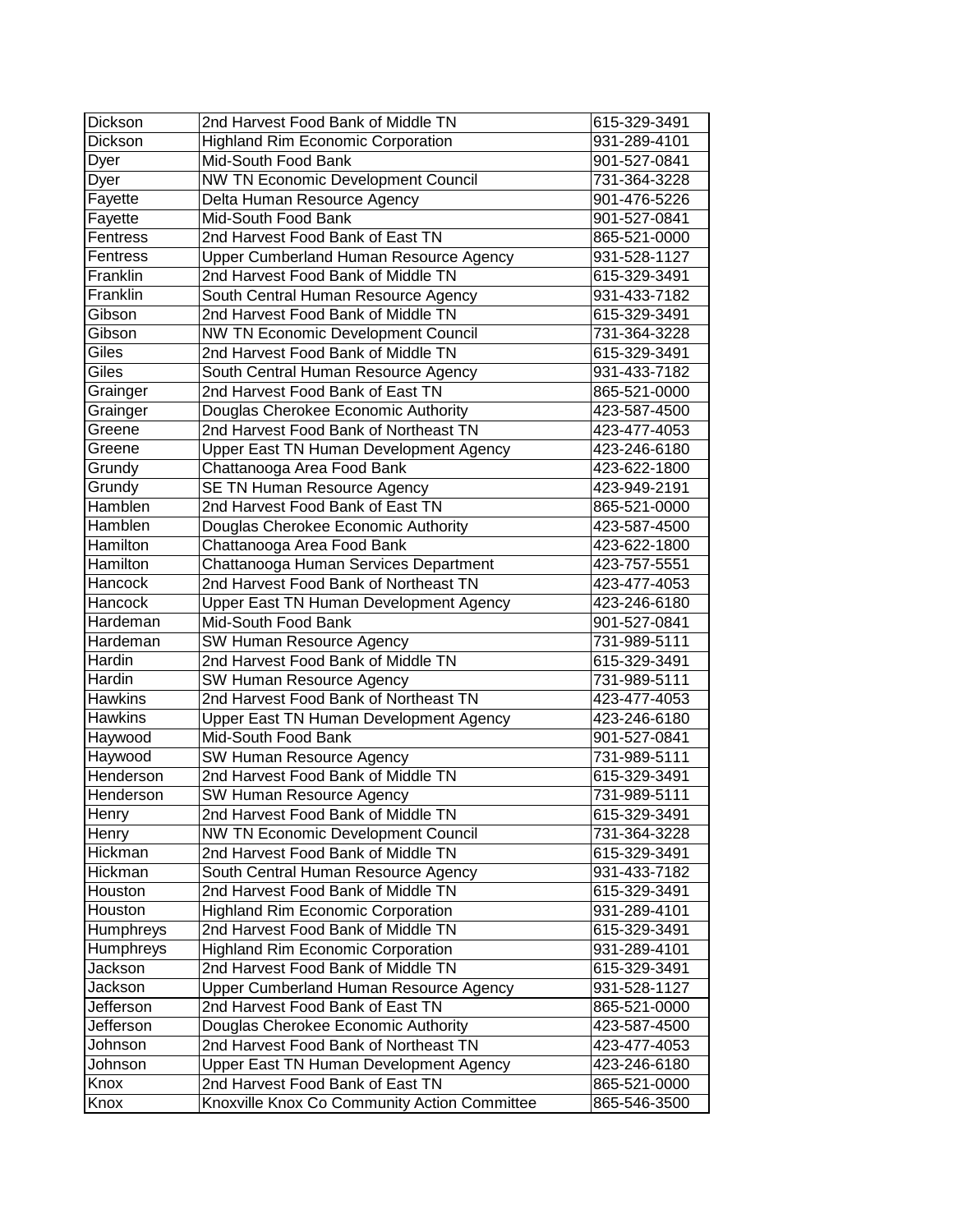| Lake           | Mid-South Food Bank                               | 901-527-0841 |
|----------------|---------------------------------------------------|--------------|
| Lake           | NW TN Economic Development Council                | 731-364-3228 |
| Lauderdale     | Delta Human Resource Agency                       | 901-476-5226 |
| Lauderdale     | Mid-South Food Bank                               | 901-527-0841 |
| Lawrence       | 2nd Harvest Food Bank of Middle TN                | 615-329-3491 |
| Lawrence       | South Central Human Resource Agency               | 931-433-7182 |
| Lewis          | 2nd Harvest Food Bank of Middle TN                | 615-329-3491 |
| Lewis          | South Central Human Resource Agency               | 931-433-7182 |
| Lincoln        | 2nd Harvest Food Bank of Middle TN                | 615-329-3491 |
| Lincoln        | South Central Human Resource Agency               | 931-433-7182 |
| Loudon         | 2nd Harvest Food Bank of East TN                  | 865-521-0000 |
| Loudon         | Mid-East Community Action Agency                  | 865-354-0450 |
| Macon          | 2nd Harvest Food Bank of Middle TN                | 615-329-3491 |
| Macon          | Upper Cumberland Human Resource Agency            | 931-528-1127 |
| Madison        | Mid-South Food Bank                               | 901-527-0841 |
| Madison        | SW Human Resource Agency                          | 731-989-5111 |
| Marion         | Chattanooga Area Food Bank                        | 423-622-1800 |
| Marion         | SE TN Human Resource Agency                       | 423-949-2191 |
| Marshall       | 2nd Harvest Food Bank of Middle TN                | 615-329-3491 |
| Marshall       | South Central Human Resource Agency               | 931-433-7182 |
| Maury          | 2nd Harvest Food Bank of Middle TN                | 615-329-3491 |
| Maury          | South Central Human Resource Agency               | 931-433-7182 |
| McMinn         | Chattanooga Area Food Bank                        | 423-622-1800 |
| <b>McMinn</b>  | <b>SE TN Human Resource Agency</b>                | 423-949-2191 |
| <b>McNairy</b> | Mid-South Food Bank                               | 901-527-0841 |
| <b>McNairy</b> | SW Human Resource Agency                          | 731-989-5111 |
| Meigs          | Chattanooga Area Food Bank                        | 423-622-1800 |
| Meigs          | SE TN Human Resource Agency                       | 423-949-2191 |
| Monroe         | 2nd Harvest Food Bank of East TN                  | 865-521-0000 |
| Monroe         | Douglas Cherokee Economic Authority               | 423-587-4500 |
| Montgomery     | 2nd Harvest Food Bank of Middle TN                | 615-329-3491 |
| Montgomery     | Clarksville-Montgomery Co Community Action Agency | 931-648-5774 |
| Moore          | 2nd Harvest Food Bank of Middle TN                | 615-329-3491 |
| Moore          | South Central Human Resource Agency               | 931-433-7182 |
| Morgan         | 2nd Harvest Food Bank of East TN                  | 865-521-0000 |
| Morgan         | East TN Human Resource Agency                     | 865-691-2551 |
| Obion          | Mid-South Food Bank                               | 901-527-0841 |
| Obion          | NW TN Economic Development Council                | 731-364-3228 |
| Overton        | 2nd Harvest Food Bank of Middle TN                | 615-329-3491 |
| Overton        | Upper Cumberland Human Resource Agency            | 931-528-1127 |
| Perry          | 2nd Harvest Food Bank of Middle TN                | 615-329-3491 |
| Perry          | South Central Human Resource Agency               | 931-433-7182 |
| Pickett        | 2nd Harvest Food Bank of Middle TN                | 615-329-3491 |
| Pickett        | Upper Cumberland Human Resource Agency            | 931-528-1127 |
| Polk           | Chattanooga Area Food Bank                        | 423-622-1800 |
| Polk           | SE TN Human Resource Agency                       | 423-949-2191 |
| Putnam         | 2nd Harvest Food Bank of Middle TN                | 615-329-3491 |
| Putnam         | Upper Cumberland Human Resource Agency            | 931-528-1127 |
| Rhea           | Chattanooga Area Food Bank                        | 423-622-1800 |
| Rhea           | <b>SE TN Human Resource Agency</b>                | 423-949-2191 |
| Roane          | 2nd Harvest Food Bank of East TN                  | 865-521-0000 |
| Roane          | Mid-East Community Action Agency                  | 865-354-0450 |